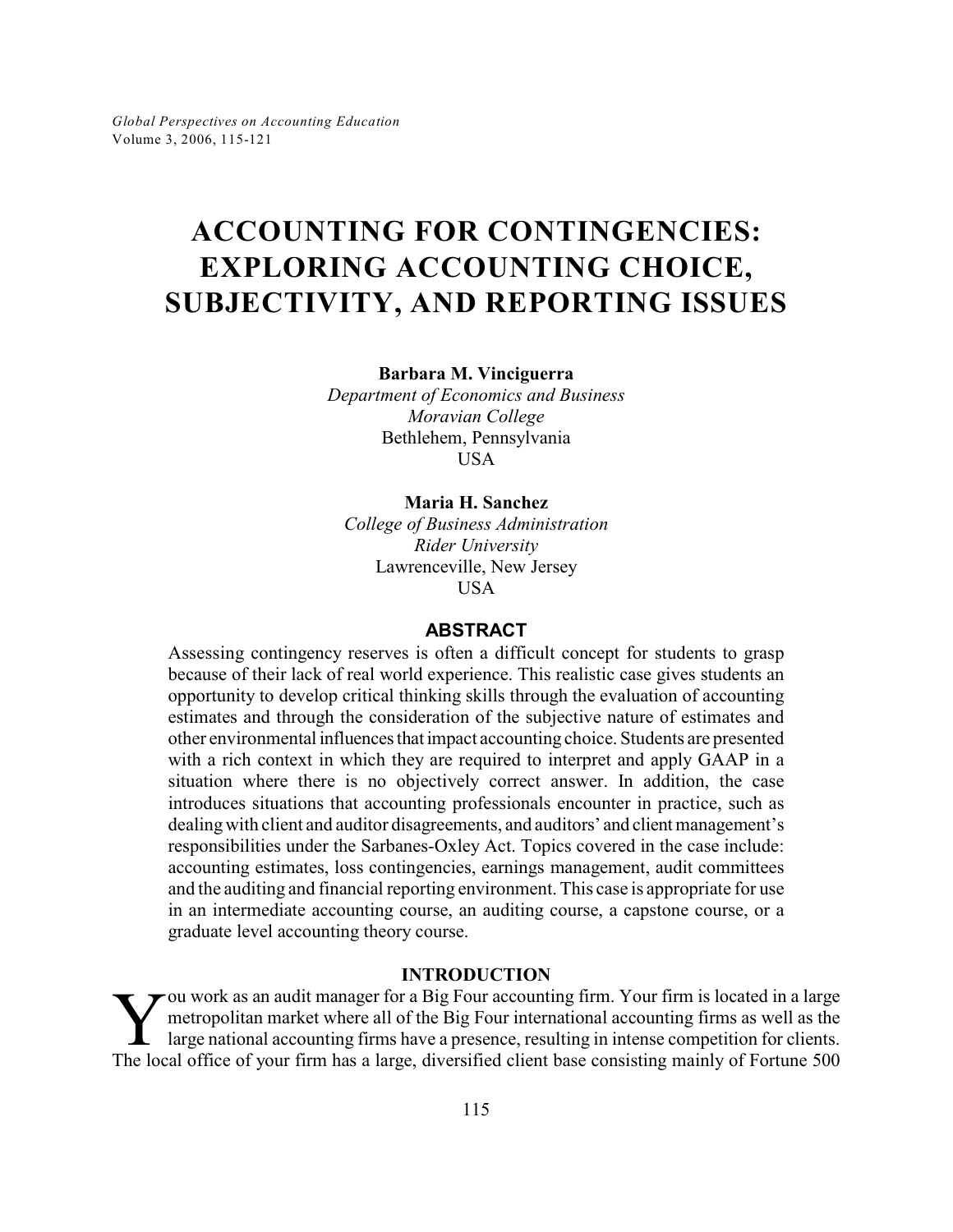companies. For the past two years, your firm has been engaged to perform the financial statement audit of Digicom Manufacturing Corporation. Digicom is a large audit client for your local office in terms of both engagement hours and engagement profitability.

This year, you have been assigned to the Digicom audit for the first time. Digicom is currently your largest audit client in terms of engagement billings and billable hours. Aside from the engagement partner, you are the highest-ranking member of the audit team.

#### **CLIENT BACKGROUND**

Digicom Manufacturing Corporation ("the client") is a manufacturer of computer equipment. Digicom is a Fortune 500 public company, based in the United States; its stock is actively traded on the New York Stock Exchange. Over the past several years Digicom has had consistent sales and pretax income growth in the range of 5 - 10% per year. Strong management, a healthy economy, and a consistent record of product innovations are the key factors that have fueled this growth. This year, however, new products coming to market have not met sales expectations, and sales growth has slowed significantly to less than 1% over the prior year.

The CEO, Chris Mitchell, is responsible for all of the company's day-to-day operations, but focuses his time and attention primarily on new product and design issues. Mitchell is an engineer by training and rose through the ranks at Digicom in the manufacturing division of the company. He takes pride in his record of providing shareholder value; EPS and stock price have risen steadily under his tenure as CEO. Mitchell is not an expert in accounting and financial reporting issues; his primary financial reporting concern is the "bottom line." He relies on the CFO, Julie Farrell, for technical accounting guidance. Farrell has been with the company for many years and has a good grasp on the operations as well as the accounting issues of the business. She is well respected within the company; however, she is known to be headstrong and inflexible at times.

There has been low turnover of top management at Digicom; key employees are well compensated and receive a significant portion of their incomes through stock option and bonus programs. The accounting staff is professional and well trained. They are dedicated and work long hours to provide management with the financial analyses used to manage the business.

Digicom has an audit committee that is comprised of outside directors. The audit committee meets with the internal and external auditors several times each year to discuss the effectiveness of internal controls, the scope of the independent audit, the results of operations, and the results of the independent audit. Prior year work papers do not indicate any major problems regarding internal controls or client integrity.

#### **CURRENT YEAR**

At this time, the audit for the year ended December 31, 2004 is substantially complete. The accounting staff has been cooperative with the audit team, providing detailed schedules and supporting documentation when requested. The CFO, however, has proven to be contentious when questioned about her accounting judgments. While she understands that there is always a learning curve to overcome when an auditor is assigned to an engagement for the first time, she seems increasingly annoyed with requests for additional information and explanations.

To date, all audit adjustments have been made and are reflected in the financial statements. The last account balance to be audited is the Estimated Liability for Warranties (See Schedules 1, 2, and 3).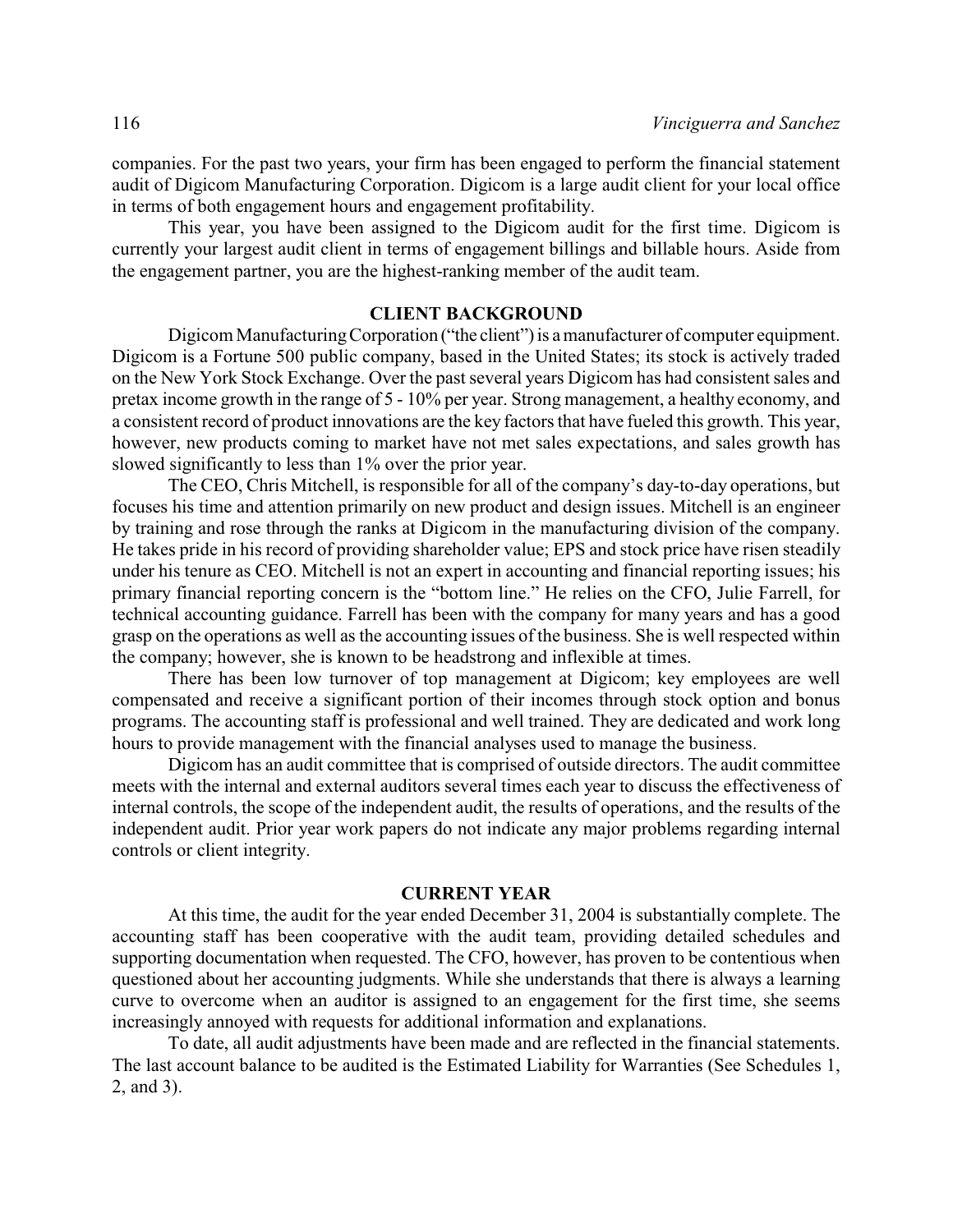|                                    | (in millions)  |                                             |                                   |                                                                  |                                                                   |  |
|------------------------------------|----------------|---------------------------------------------|-----------------------------------|------------------------------------------------------------------|-------------------------------------------------------------------|--|
|                                    |                | Sales by Quarter                            | Warranty<br>Accrual by<br>Quarter | <b>Actual Warranty</b><br>Claims to Date for<br>Sales in Quarter | <b>Warranty Reserve</b><br><b>Balance for Sales</b><br>in Quarter |  |
| Current Year                       |                |                                             | (1)                               | (2)                                                              | $(1) - (2)$                                                       |  |
| 2004                               | Q4             | \$3,175.00                                  | 15.88                             | 0.45                                                             | 15.43                                                             |  |
| 2004                               | Q <sub>3</sub> | 3,150.00                                    | 15.75                             | 4.33                                                             | 11.42                                                             |  |
| 2004                               | Q2             | 3,100.00                                    | 62.00                             | 16.12                                                            | 45.88                                                             |  |
| 2004                               | Q1             | 3,050.00                                    | 61.00                             | 24.40                                                            | 36.60                                                             |  |
| <b>Total 2004 Warranty Expense</b> |                |                                             | <u>153.63</u>                     |                                                                  |                                                                   |  |
| Prior Year                         |                |                                             |                                   |                                                                  |                                                                   |  |
| 2003                               | Q4             | 3,090.00                                    | 61.80                             | 35.23                                                            | 26.57                                                             |  |
| 2003                               | Q <sub>3</sub> | 3,080.00                                    | 61.60                             | 46.82                                                            | 14.78                                                             |  |
| 2003                               | Q2             | 3,100.00                                    | 62.00                             | 55.18                                                            | 6.82                                                              |  |
| 2003                               | Q1             | 3,000.00                                    | 60.00                             | 60.00                                                            | 0.00                                                              |  |
|                                    |                | <b>Estimated Liability Under Warranties</b> |                                   |                                                                  | 157.50                                                            |  |

# **SCHEDULE 1 Summary of Amounts Accrued and Actual Costs by Quarter (in millions)**

# **SCHEDULE 2 Summary of Actual Post Sale Warranty Costs (in millions)**

| Period of Sale | Period in Which Claim was Submitted |                |                |       |      |      |                |      |      |              |
|----------------|-------------------------------------|----------------|----------------|-------|------|------|----------------|------|------|--------------|
|                | 2004                                |                |                |       | 2003 |      |                |      |      |              |
|                | Q4                                  | Q <sub>3</sub> | Q <sub>2</sub> |       |      | Q4   | Q <sub>3</sub> | Q2   |      | <b>Total</b> |
| 2004 Q4        | 0.45                                |                |                |       |      |      |                |      |      | 0.45         |
| 2004 Q3        | 3.85                                | 0.48           |                |       |      |      |                |      |      | 4.33         |
| 2004 Q2        | 9.92                                | 5.58           | 0.62           |       |      |      |                |      |      | 16.12        |
| 2004 Q1        | 8.54                                | 9.76           | 5.49           | 0.61  |      |      |                |      |      | 24.40        |
| 2003 Q4        | 10.51                               | 8.65           | 9.89           | 5.56  |      | 0.62 |                |      |      | 35.23        |
| 2003 Q3        | 11.70                               | 10.47          | 8.62           | 9.86  |      | 5.54 | 0.62           |      |      | 46.81        |
| 2003 Q2        | 8.06                                | 11.78          | 10.54          | 8.68  |      | 9.92 | 5.58           | 0.62 |      | 55.18        |
| 2003 Q1        | 6.60                                | 7.80           | 11.40          | 10.20 |      | 8.40 | 9.60           | 5.40 | 0.60 | 60.00        |

The company offers a two-year warranty on all of its products. Historically, the client has experienced warranty costs equal to about 1.5% to 2.5% of sales. Because of the materiality of the warranty liability and the length of the warranty period, the client and your firm agree that the cash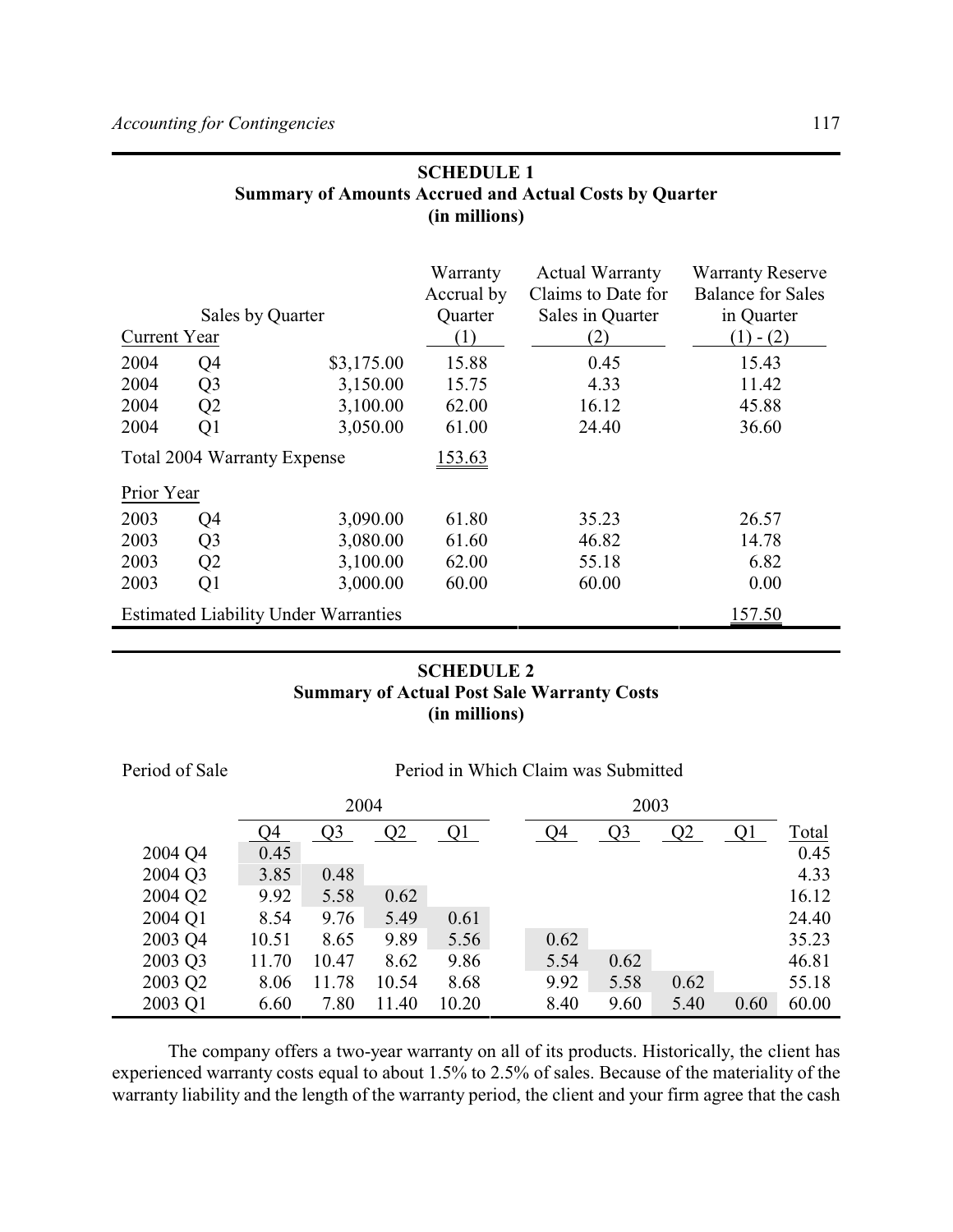| Cumulative<br>Claims<br>Submitted as<br>Percentage of<br>Accrual for the<br>Quarter<br>(1)/(2) |
|------------------------------------------------------------------------------------------------|
| 2.8%                                                                                           |
| 27.5%                                                                                          |
| 26.0%                                                                                          |
| 40.0%                                                                                          |
| 57.0%                                                                                          |
| 76.0%                                                                                          |
| 89.0%                                                                                          |
| 100.0%                                                                                         |
|                                                                                                |

## **SCHEDULE 3 Comparison of Historical and Actual Warranty Claims Experience**

\* This column shows the typical timing of warranty claims. For example, 1% of warranty claims for a quarter's sales are typically received in the quarter in which the sale was recorded. Ten percent of the total warranty claims for a quarter's sales are typically received within one quarter after the sale was recorded. One hundred percent of the total warranty claims for a quarter's sales are received within seven quarters after the sale was recorded (i.e., by the end of the two-year warranty period).

basis is not an acceptable method and the accrual method must be used. Under the accrual method, warranty costs are charged to operating expense in the year of the sale, and a corresponding liability is established. This liability is reduced when the actual warranty charges are incurred. In prior years, the client has reserved for warranty costs at the rate of 2% of sales.

Transactions affecting warranties are recorded as follows:

In the period of the sale:

| Dr | <b>Warranty Expense</b>                          |  |     |
|----|--------------------------------------------------|--|-----|
|    | Estimated Liability for Warranties (the reserve) |  | XXX |
|    | To accrue estimated warranty costs.              |  |     |

After the sale, when actual warranty costs are incurred: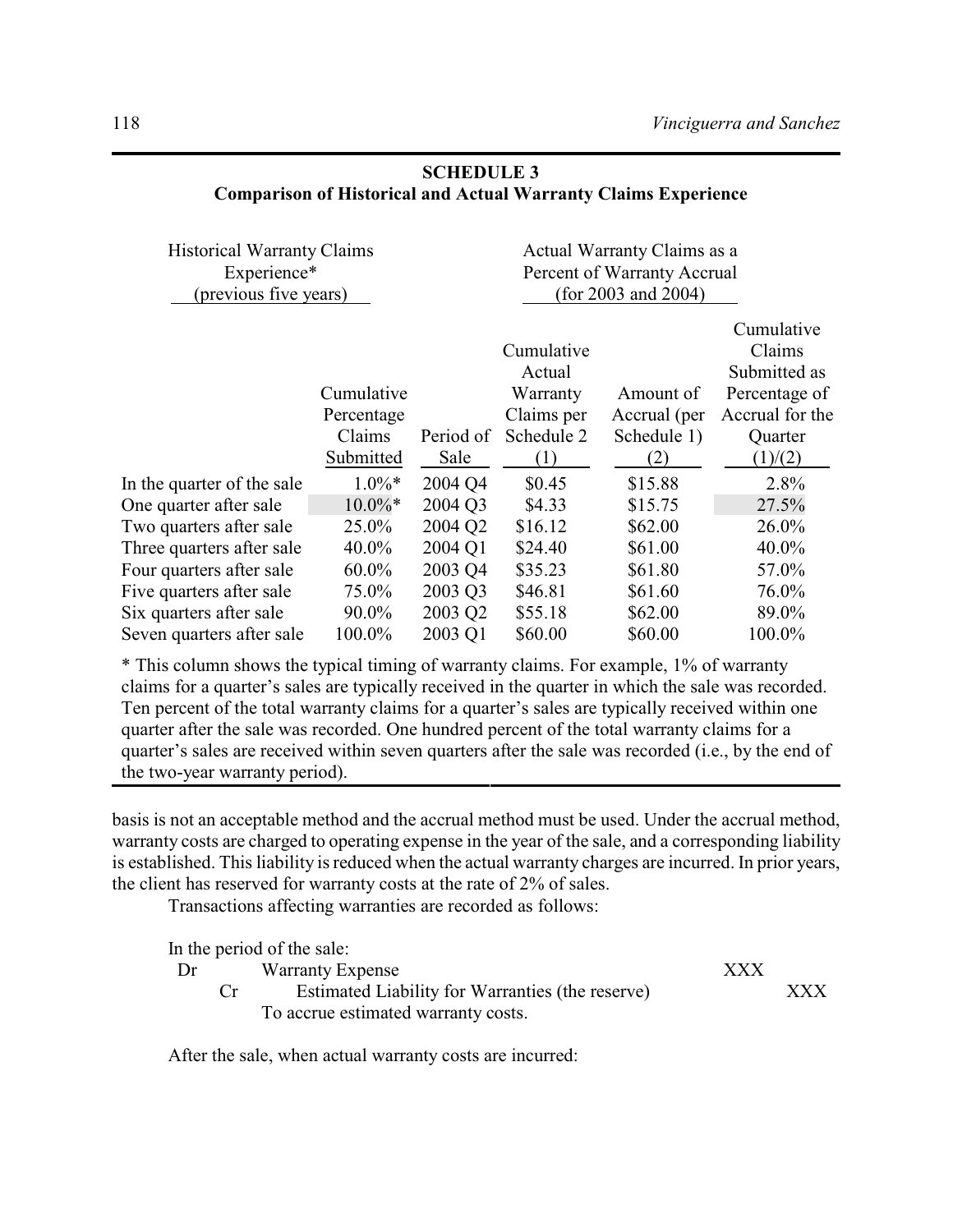| Dr | <b>Estimated Liability for Warranties</b> | XXX |     |
|----|-------------------------------------------|-----|-----|
|    | Cash, Inventory, or Accrued Payroll       |     | XXX |
|    | To record warranty costs incurred.        |     |     |

Digicom has recently completed a modernization of its factory facilities and has implemented a total quality management (TQM) program. Management anticipates that process and product quality improvements resulting from the modernization and the TQM program will result in a significant decrease in warranty costs for products sold during the latter part of 2004. In anticipation of these future savings, the client has decreased its accrual of warranty expense in the third and fourth quarter of 2004 to .5% of sales, resulting in a total warranty expense for 2004 of \$154,625,000. If the client had not decreased its accrual to .5% and they accrued at 2% for each quarter of 2004, then total warranty expense for 2004 would have been \$249,500,000. Client management assures you that it will keep a close eye on actual warranty expenses and will adjust the reserve during the first quarter of 2005 if the anticipated savings do not materialize. Client management acknowledges that the effect of the proposed treatment of warranty costs results in a material change in an accounting estimate. Digicom has chosen not to disclose the effect of the change in estimate.

#### **AUDIT TASK**

#### **Accounting Issue**

The client and you agree that an accrual for warranties is necessary and is required under SFAS No. 5. The accounting issue relates to whether or not there is adequate evidence to support the company's change in the rate at which warranties are reserved (i.e., from 2% of sales to .5% of sales). If a change in estimate is made, the appropriate financial statement disclosure also must be determined.

As part of the audit, you are required to assess the adequacy of the Estimated Liability for Warranties and the related Warranty Expense. Since the plant modernization and the TQM program have only been in operation for six months, there are only two quarters of claims history for products produced after the new manufacturing system was put in place. Actual warranty claims for products sold in the third and fourth quarter of 2004 (the first two quarters after the new plant modernization and the TQM program) appear to have declined as compared with warranty claims submitted in the quarters immediately after the sale in prior comparable periods (See Schedule 2 – Summary of Actual Post Sale Warranty Costs). The client contends that this decline supports the change in estimate.

It appears, however, that the warranty reserve for third and fourth quarter 2004 sales is being depleted at a faster rate than would be expected, based on prior history of the timing of warranty claims. For example, historically, 10% of the warranty reserve for a particular quarter's sales is depleted within one quarter after the sale; for sales in third quarter 2004, 27.5% of the reserve has been depleted within one quarter after the sale. See Schedule 3 - Comparison of Historical and Actual Warranty Claims Experience. The client contends that the prior timing of claims may no longer be applicable.

Because of the uniqueness of the product, a track record of warranty claims after similar quality improvement initiatives at other companies was neither useful nor available, and discussions with Digicom personnel did not yield any additional insights. Therefore, no additional information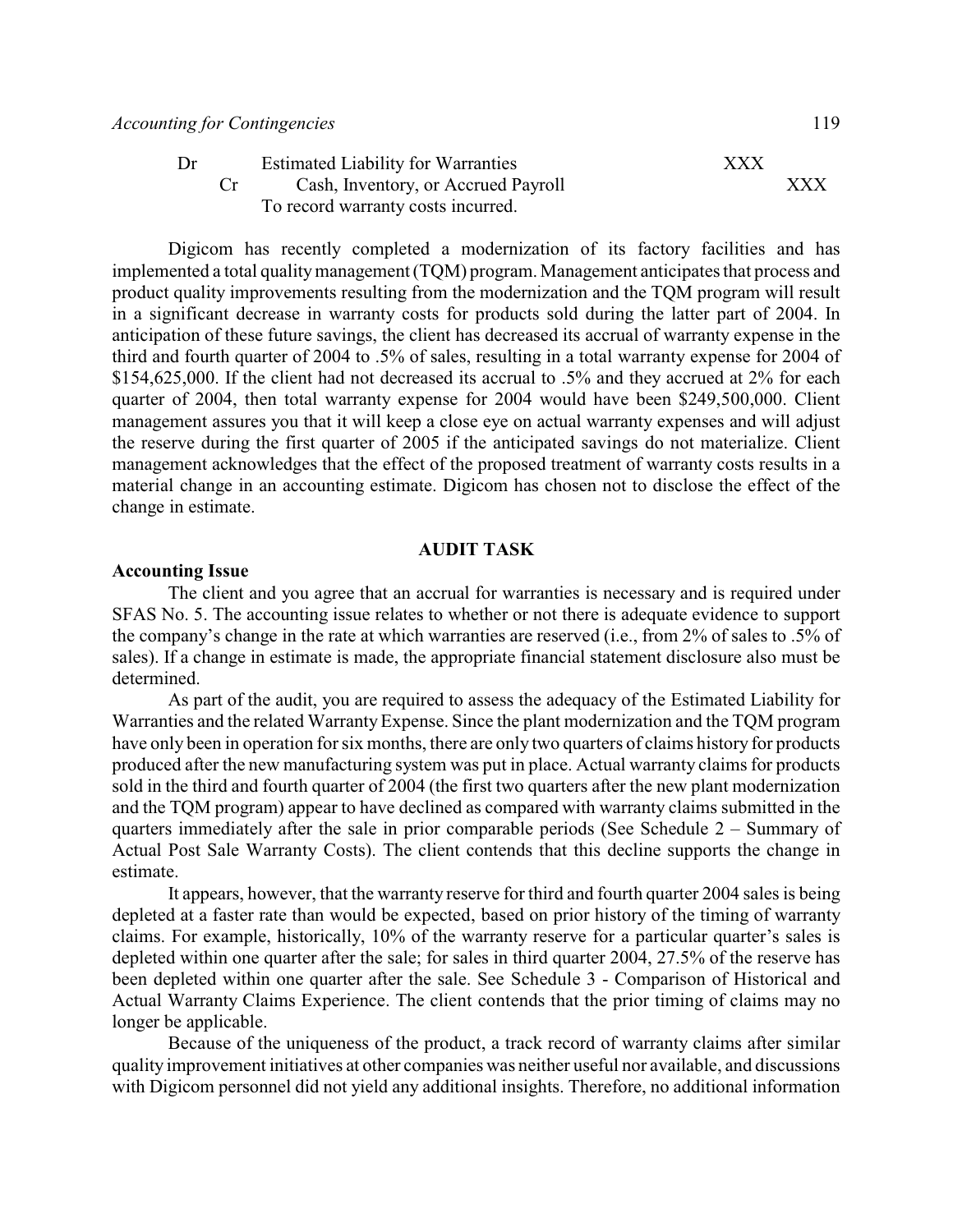is available beyond the material presented here. The audit report is due in less than one week, so there is no time for the development of additional history.

## **Other Information**

The company is in compliance with its debt covenants. However, an increase in current liabilities of \$50 million or more would result in a debt covenant violation. The lender has waived debt covenant violations on occasion; however, it is possible that the lender will not grant a waiver this year. If a waiver is needed and is not granted, a significant amount of long-term debt will become immediately due and payable. This would not create a substantial doubt about Digicom's continued existence as a going concern, but it is likely to cause a significant decline in the price of its stock.

## **CASE QUESTIONS**

Accounting for Loss Contingencies

- 1. The liability for product warranties is an example of an accounting estimate for a loss contingency. Name two other types of loss contingencies. What are the criteria for determining whether or not to accrue or disclose a contingent liability?
- 2. What factors should management consider when establishing an estimate for the Liability under Warranties? How should an accountant and/or an auditor assess the adequacy of an accounting estimate?
- 3. Accounts involving estimates by management tend to be viewed as having a high amount of inherent risk. Why is this generally the case?

Questions related to the Digicom case

- 4. Accounting estimates are judgment-based decisions. Professional accountants are guided to consider both the allowability of an accounting treatment and the appropriateness of the accounting treatment in the circumstances.
	- a. In the Digicom case, client management is proposing an accrual for warranties of .5% of sales and no disclosure of the change in estimate. Is client management's proposed treatment allowable under GAAP? Support your answer by referring to the appropriate authoritative guidance.
	- b. Do you think that the accounting treatment proposed by client management is the most appropriate accounting treatment in the circumstances? Provide support for your answer. As the auditor for Digicom, would you allow the client to reduce the warranty accrual to .5% of sales in the third and fourth quarters, or would you require them to accrue at 2%, or would you be willing to compromise and meet somewhere in the middle? Justify your choice.
- 5. Client management and auditors face a variety of environmental factors that may influence their judgments. What are some of the environmental factors in the Digicom case that may influence client management and auditor judgments? What steps can/should the accounting profession take to reduce the likelihood of auditors succumbing to pressure from their clients?